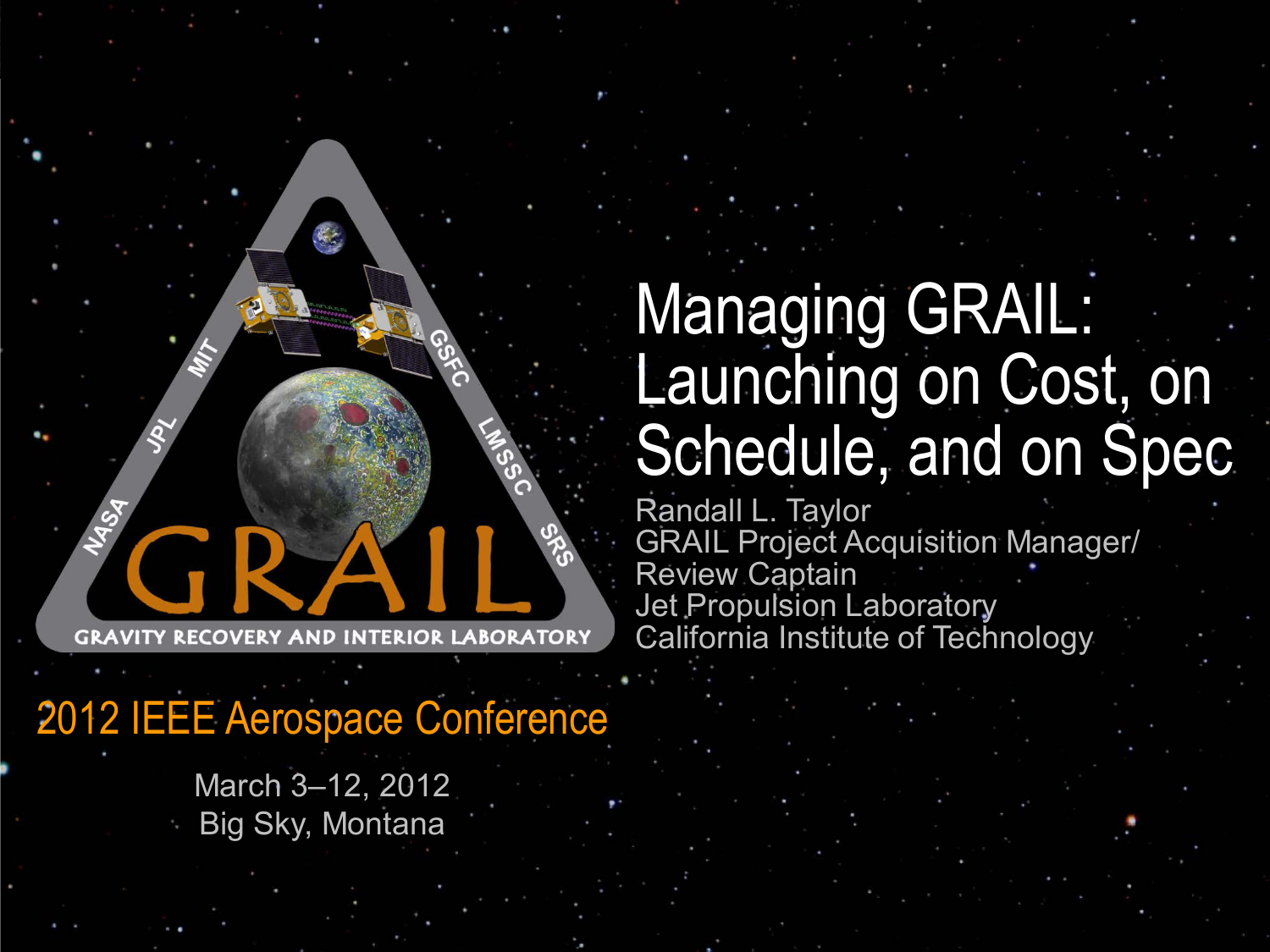## The GRAIL Mission (1/5)

- The Gravity Recovery And Interior Laboratory (GRAIL) mission was selected by NASA as a Discovery Program project
- GRAIL is PI-led (Dr. Maria T. Zuber, MIT) and JPL-managed
- Key development dates:
	- Jan. 2008: Start of Phase B
	- Apr. 2008: Project Mission System Review (PMSR)
	- Nov. 2008: Project PDR
	- Jan. 2009: Confirmation Review/Key Decision Point (KDP)-C
	- Mar. 2009: Start of Phase C
	- Nov. 2009: Project CDR
	- Jan. 2010: Mission Directorate PMC
	- June 2010: Project SIR
	- July 2010: DPMC/KDP D
	- July 2011: Operations Readiness Review (ORR)
	- Aug. 2011: Mission Readiness Review (MRR)
	- Aug. 2011: Mission Readiness Briefing (MRB)/KDP E
	- Sept. 10, 2011: Launch!
	- Dec. 31, 2011/Jan. 1, 2011: Lunar Orbit Insertions
	- Mar. 8, 2012: Science Phase begins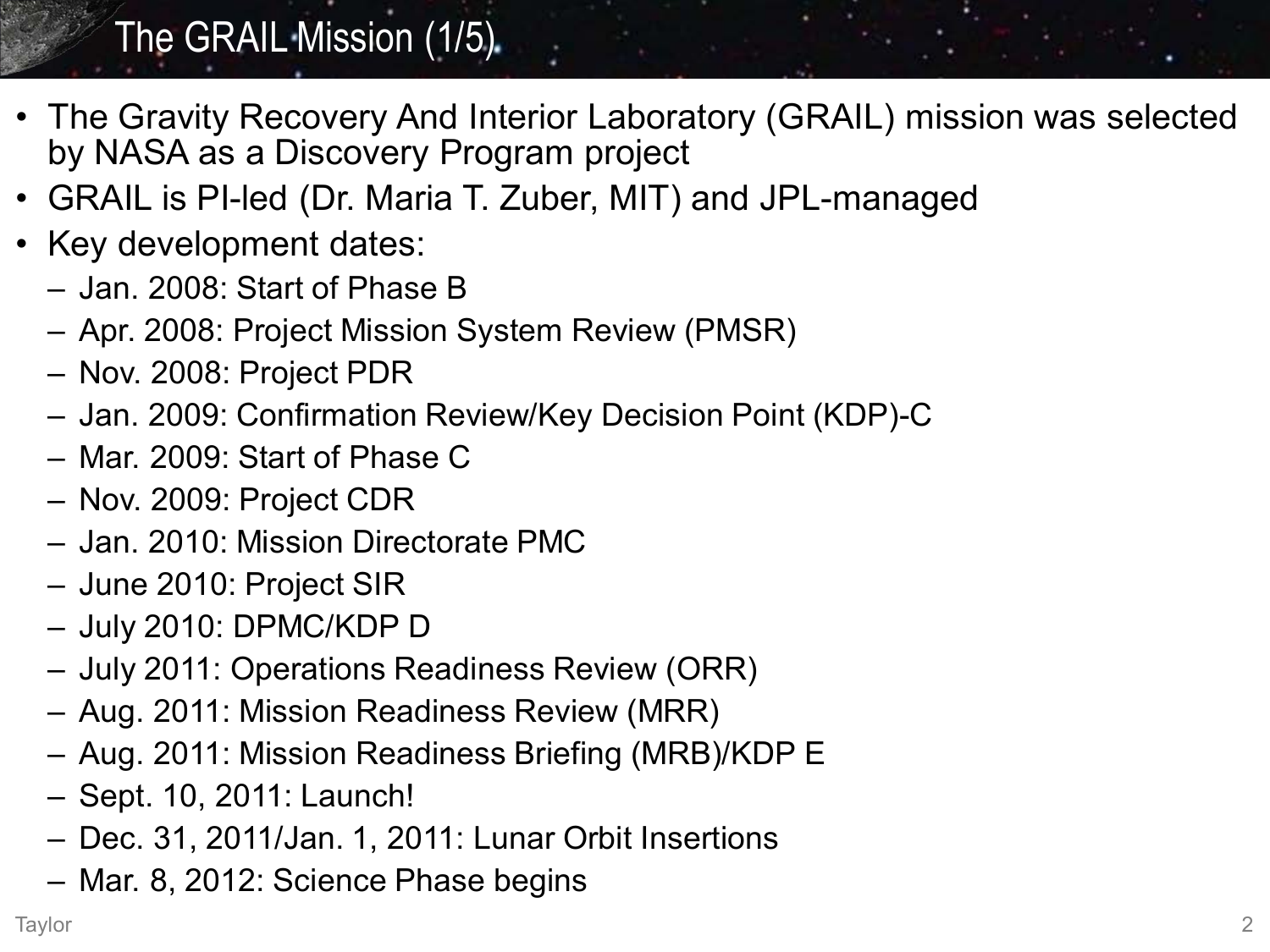## The GRAIL Mission (2/5)

- Science objectives:
	- Determine structure and interior of the Moon, from crust to core
	- Understand thermal evolution of the Moon
	- Extend knowledge to other terrestrial planets
- Mission outline:
	- Twin spacecraft launched on a Delta 7920H-10
	- 9-month mission; launch in Sept 2011
	- Low altitude, 50-km polar orbit
	- 82-day primary mapping mission
	- Spacecraft operates at ~200 km separation
	- Extensive science data analysis
	- E/PO MoonKAM cameras engage public
	- Heritage: GRACE-like mission concept
	- Heritage: Spacecraft from LM: XSS-11 and **MRO**
- Science measurements and payload:
	- Ka-band ranging system (with GRACE heritage) measures relative velocity of CM of two spacecraft
	- DSN used for absolute position determination
- Mission management:
	- MIT: PI, SRS contract for E/PO
	- GSFC: Gravity science modeling and data analysis
	- JPL: PM, SE, MA, MO and GDS, payload, LM spacecraft system contract, data processing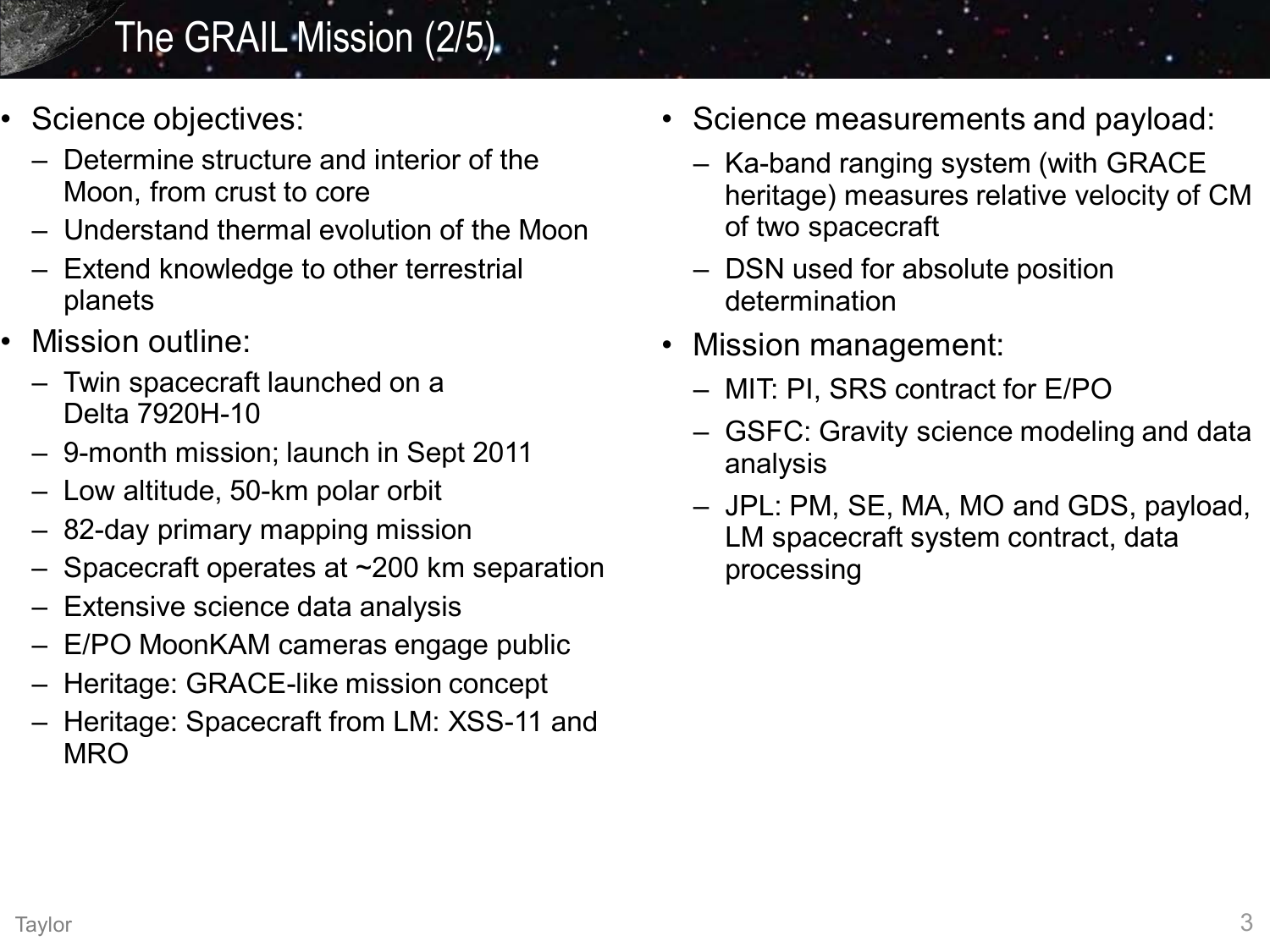## The GRAIL Mission (3/5)

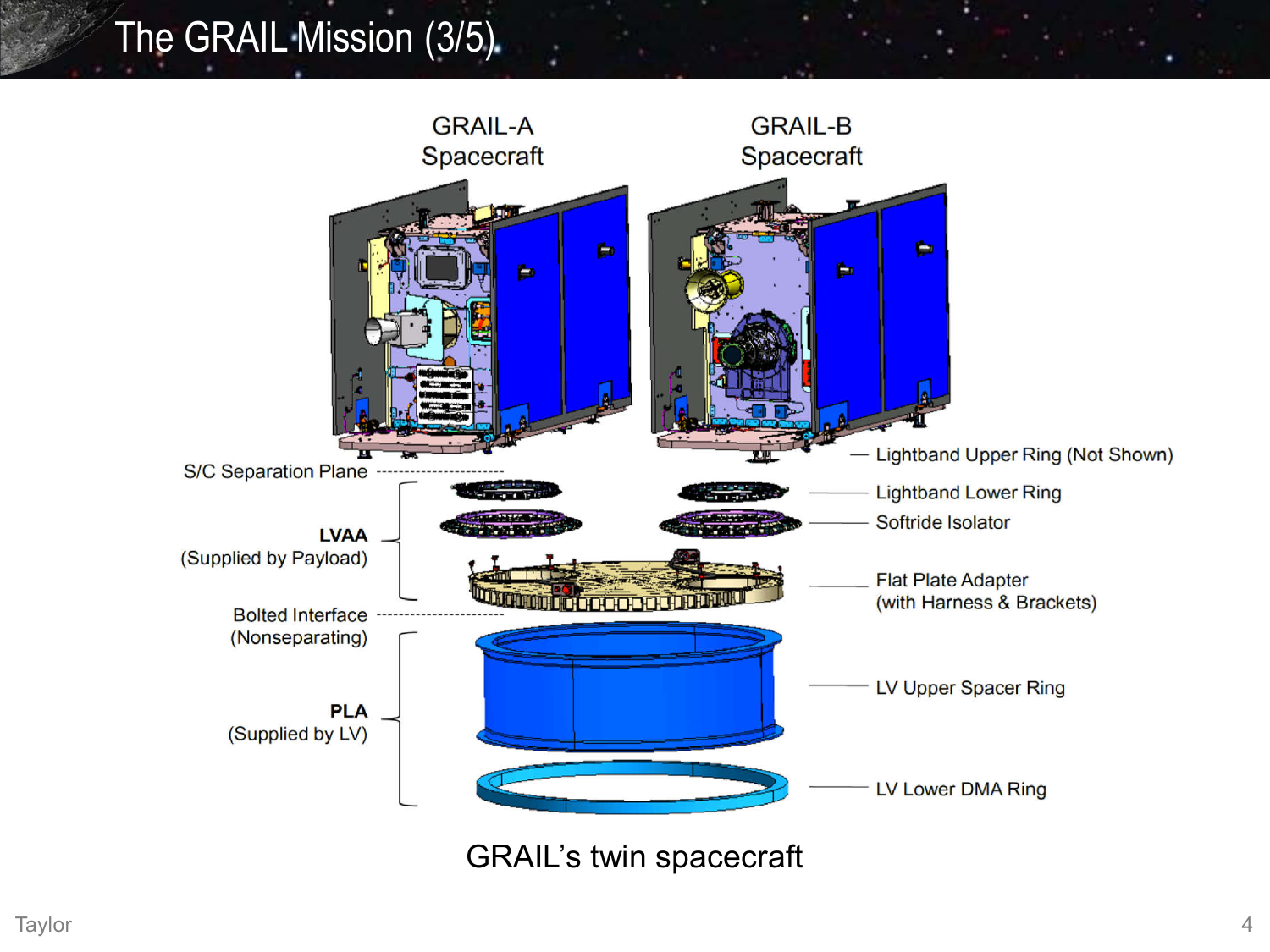## The GRAIL Mission (4/5)



Spacecraft in launch vehicle payload fairing



GRAIL launch, September 10, 2011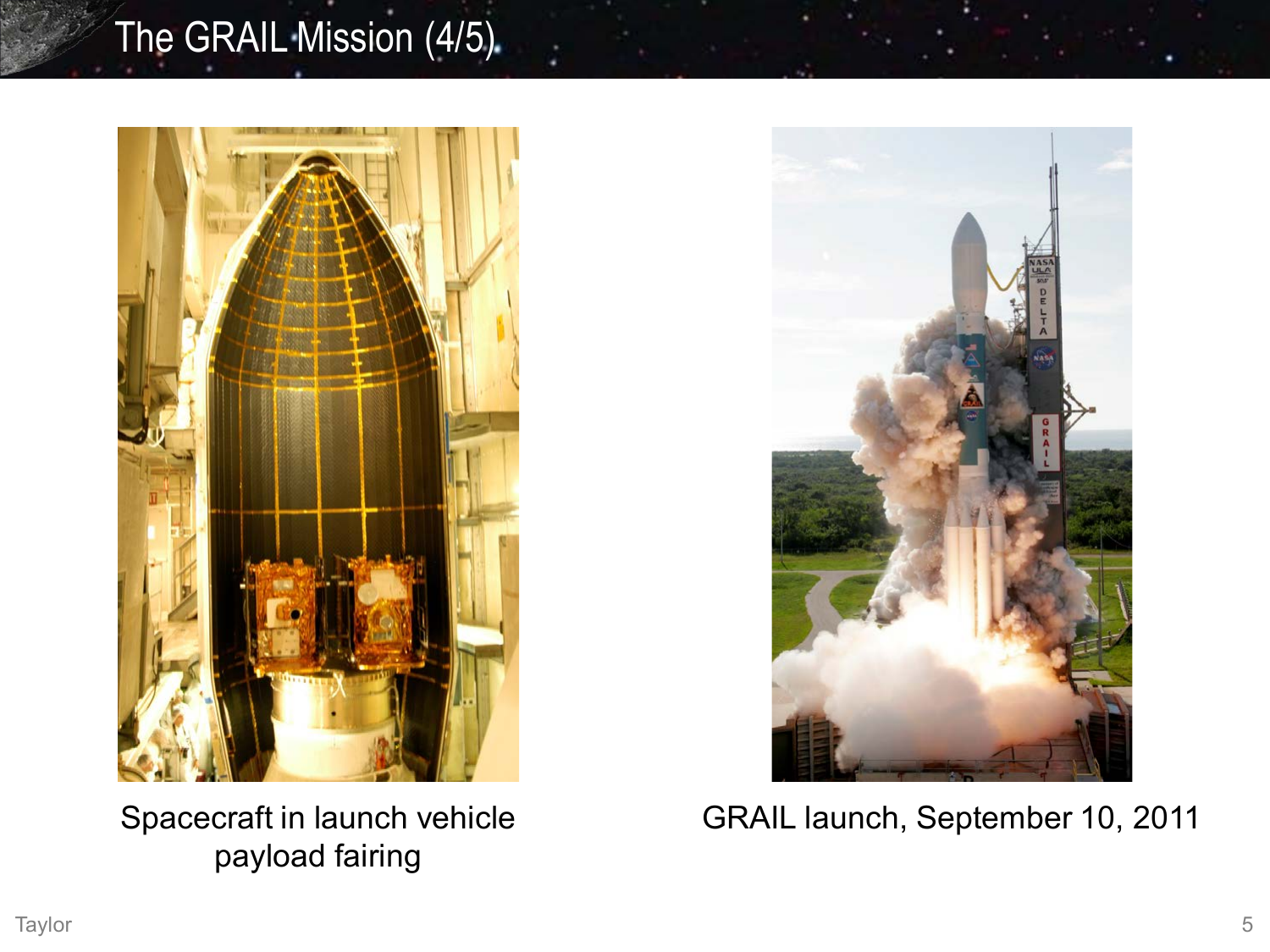## The GRAIL Mission (5/5)



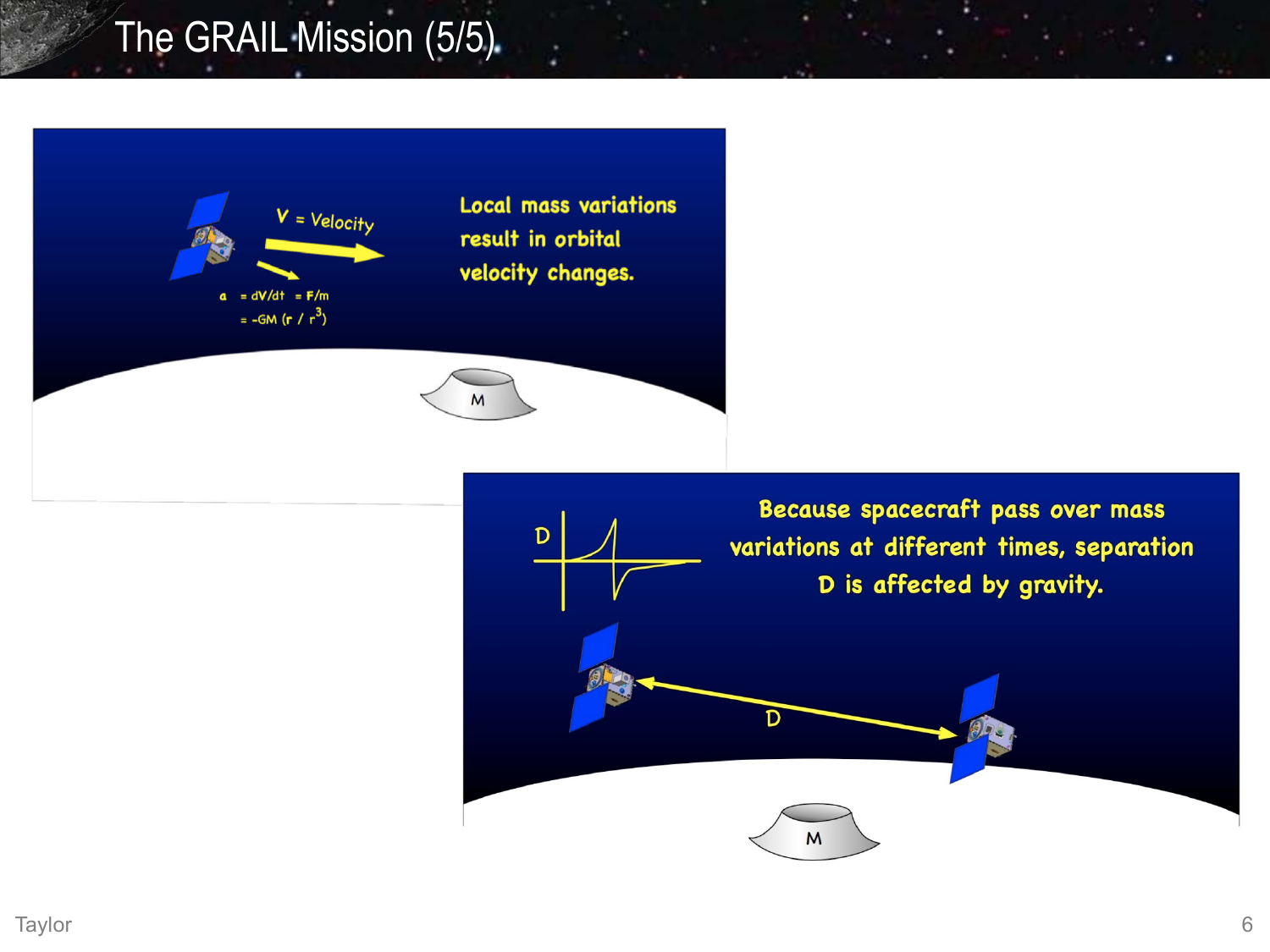#### **Science**

- Level-1 Science Requirements were proposed in the Step-2 proposal and accepted by NASA
- The measurement requirements reflected spacecraft & instrument capabilities
- The Level-1 Requirements were never changed during the course of Phases B, C, and D
- NASA provided some additional funds at Project Confirmation for science risk reduction
- Due to the importance of error sources management and modeling, multiple gravity modeling and simulation peer reviews were conducted, as well as thorough spacecraft/payload testing

*Science did not drive project design and development*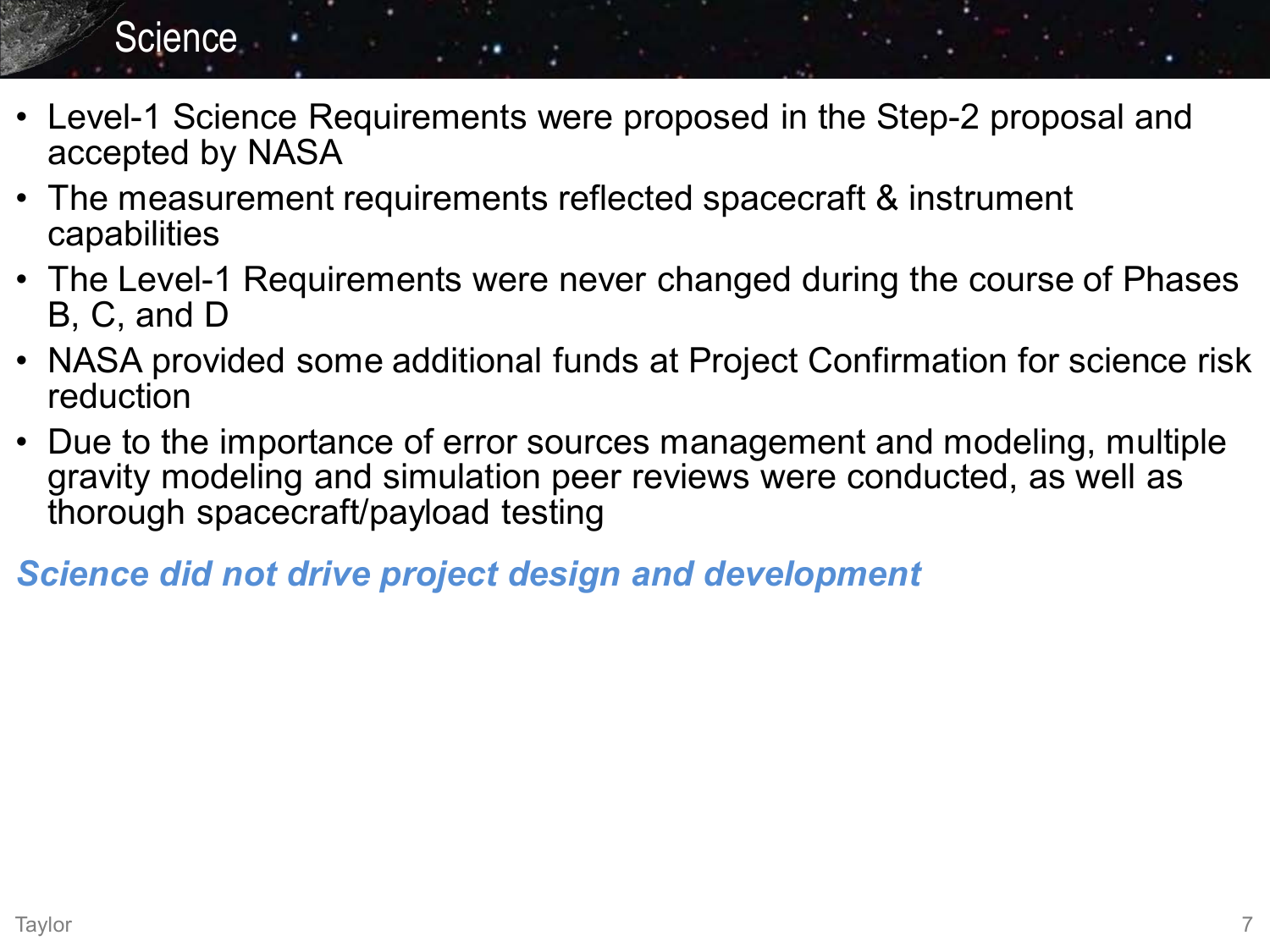#### Project Management

- With a project cost cap, GRAIL required thorough yet agile project management processes
	- Led by key personnel with the right experience and the right attitude (who stayed on the job)
- PI was "hands-on"
- Project Systems Engineer was the ETA; Chief Engineer (through CDR) led system architecture and trade studies
- Risk Management was not a compliance or audit function; it was a valueadded technique to manage the work to go
- SMA was a full partner and a problem-solver on Tiger Teams when issues arose
- Business Management participated in the Technical, Schedule, and Cost (TSC) Control Board, using proactive schedule management in addition to EVM
- Project management focus areas and tools of choice changed through the life cycle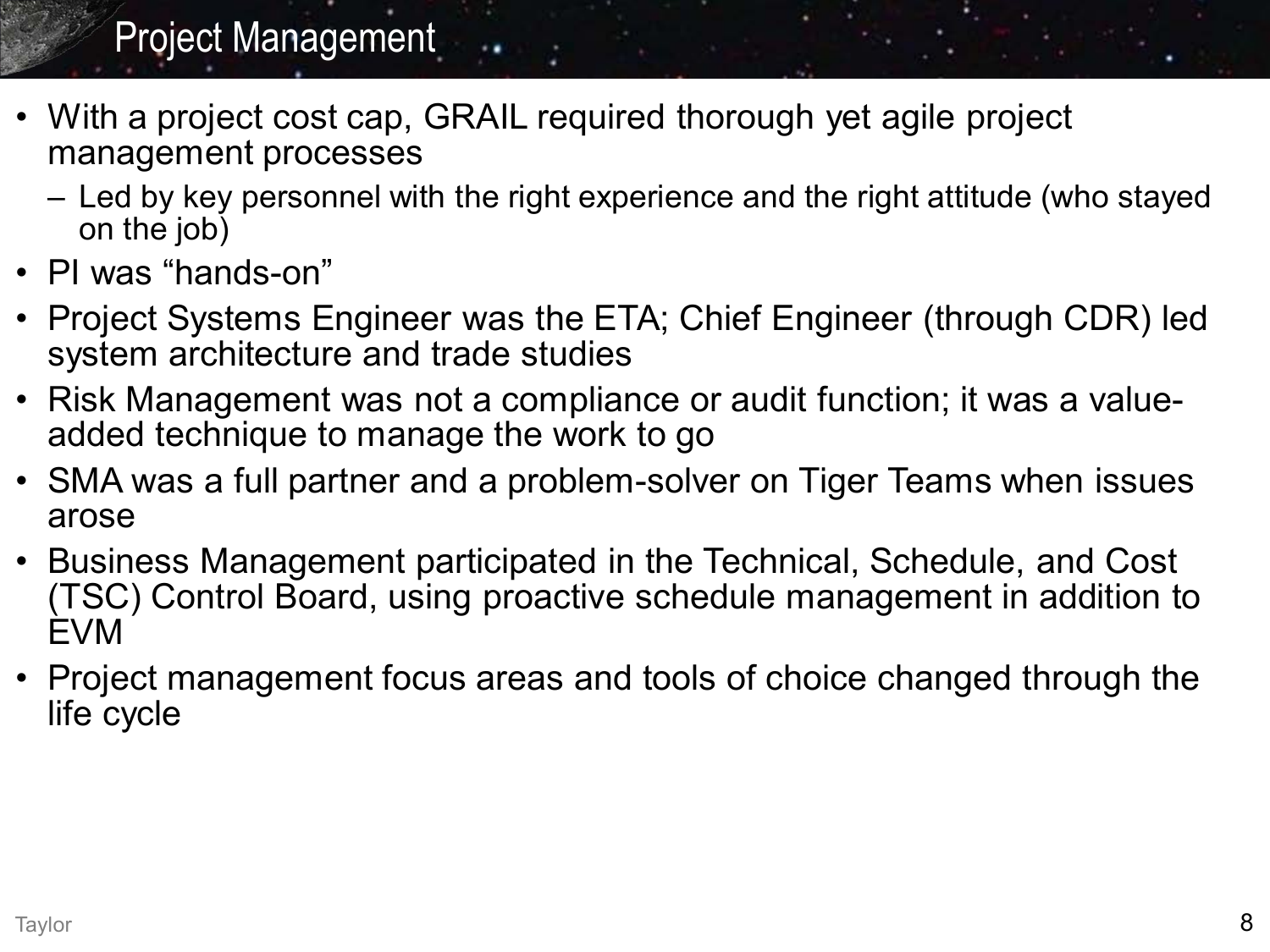#### Design

- Phase A (6 months)
	- Completed the required conceptual design, management plan, and cost proposal (in a Concept Study Report aka Step 2 proposal)
	- Got an early start on Phase B
- Phase B (12 months)
	- Demonstration of technology maturation for new Payload elements (e.g., Time Transfer System)
	- Conducted institutional review of readiness to initiate preliminary design (Project Mission System Review)
	- Conducted a battery of Inheritance Reviews
	- Conducted pre-PDR reviews (38!)
- Project PDR was JPL's first under new NASA SRB rules (more to come)
	- Finding: "Instrument is above PDR level."
	- Finding: "Spacecraft system is at PDR level."
	- Recommended additional attention in four specified areas

#### *Project essentially achieved our objective of "No liens going into Phase C"*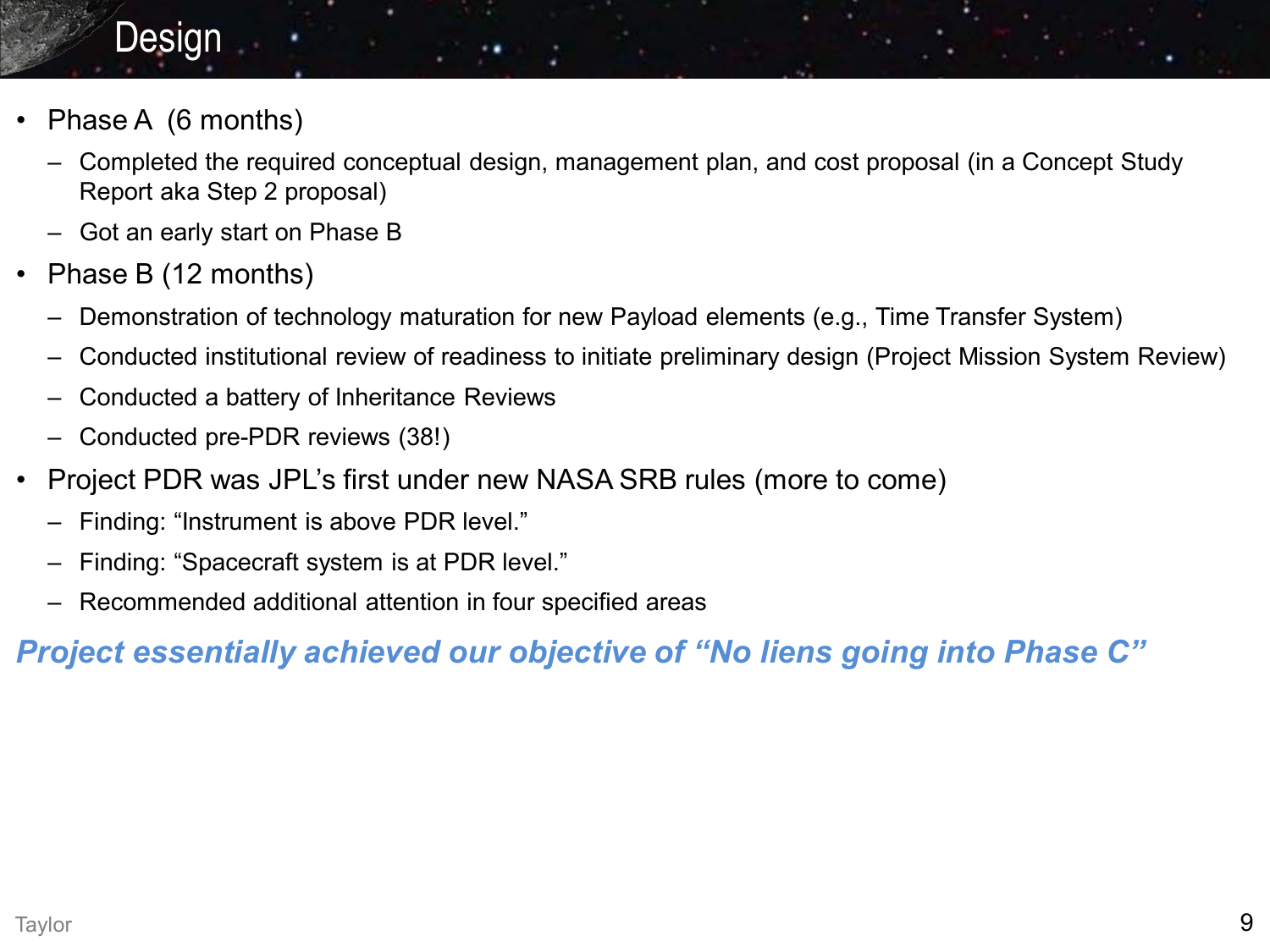## Development (1/2)

- Final design (12 months)
	- Project CDR preceded by 28 internal reviews, gate products, etc.
- Technical Challenges
	- Reaction Wheels—modifications to existing product line (smaller, electronics integrated)
	- Avionics—Lockheed Martin reversed "make" decision to complete IRAD product development (MRO-Lite)
	- EEE Parts—late ordering, some obsolete, some nonstandard
- Successfully passed Project CDR, with one caveat
	- Finding: "Instrument is above CDR level."
	- Finding: "Spacecraft system is at CDR level (with full closure of avionics subsystem CDR …)"
	- Completed Delta-CDR for Avionics one month later

#### *Ready to build, but really bad news arrived!*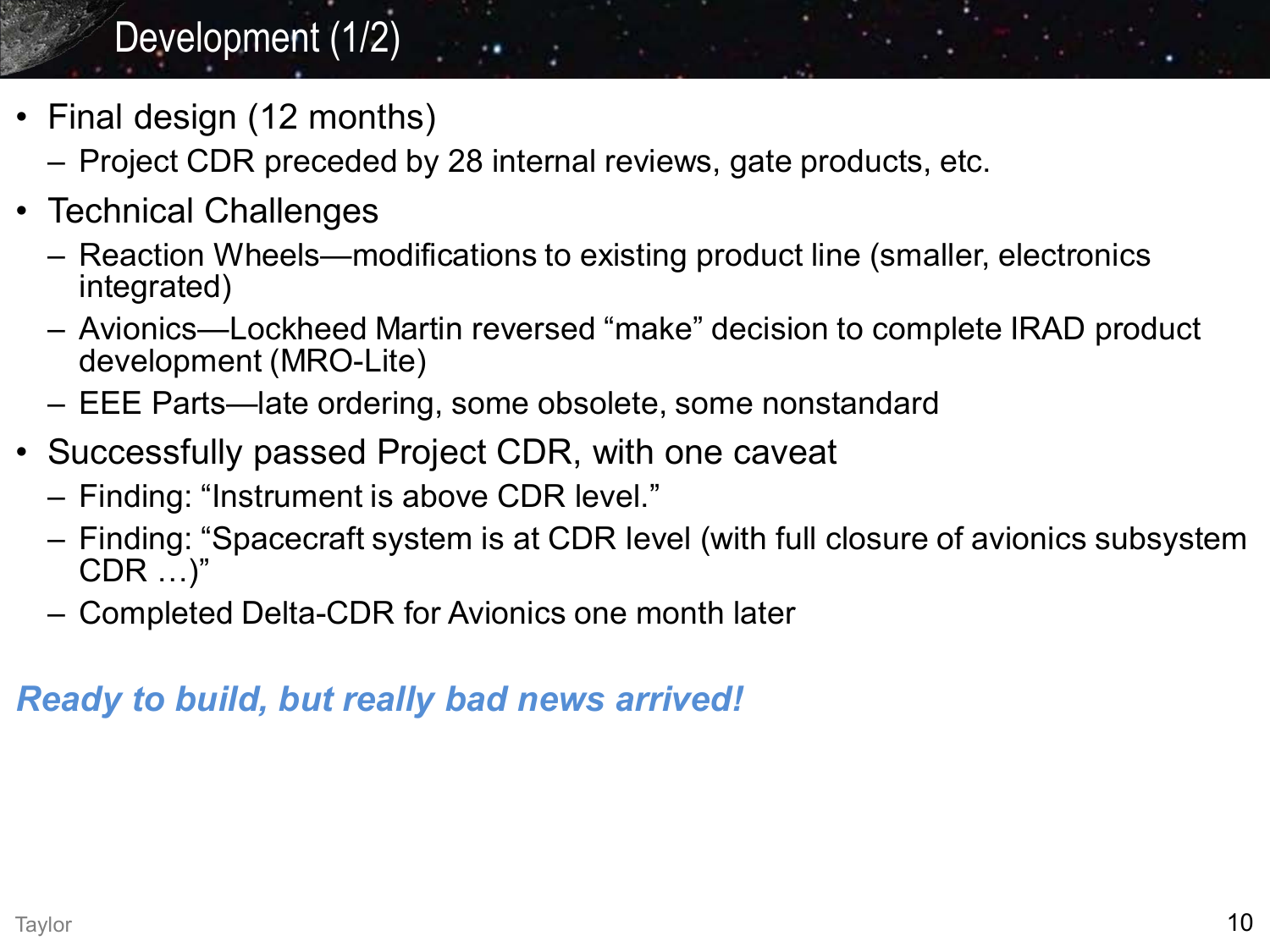## Development (2/2)

- New launch loads, oh my!
	- GLAST's Delta II Heavy launch loads were more severe than had been provided as GFI
	- GRAIL spacecraft would be shaken to bits if we proceeded to build
	- Tiger Team; Independent Assessment; authorization of SoftRide launch attenuation system; rapid PDR and CDR by Moog CSA (just in time for SIR)
- System Integration Review
	- Held one week prior to Step 2 proposal commitment so project still had the originally-planned 65 days of schedule reserve
	- Passed with some liens but approval to start ATLO
		- Finding: "Payload is in terrific shape, and on time!"
		- Finding: "A key post-CDR issue, launch loads, has been successfully mitigated"
		- Liens were Reaction Wheels test failure (the week before SIR), Avionics delivery, and Flight Software schedule

#### *Adequate reserves and an agile team allowed the threat to Launch to be overcome*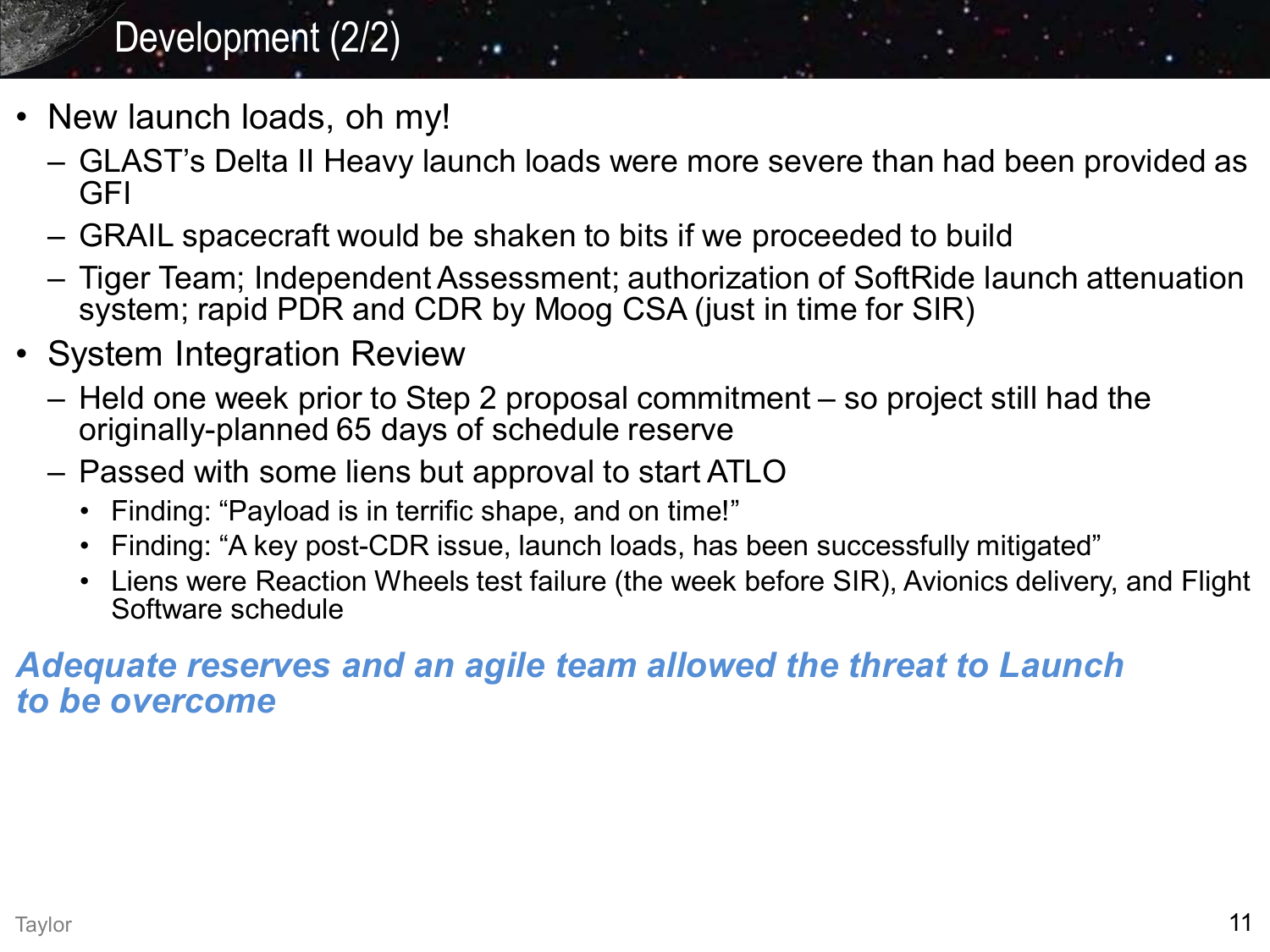## ATLO

- GRAIL had the challenge of assembling and testing two spacecraft, while a third (Juno's) was running ahead in the LM plant
	- Project found a way to make two spacecraft a benefit instead of a handicap
- The ATLO plan changed every week (sometimes more often)
	- Philosophy was to always keep making progress
- Focus on hardware and software development meant that open paper and V&V received lesser attention and resources
	- Project added staff and selective second shift to catch up
	- No deferred development—everything on the Must Complete Before Launch List was completed

*Experienced, nimble, bonded workforce prudently applied schedule and cost reserves to reach the finish line*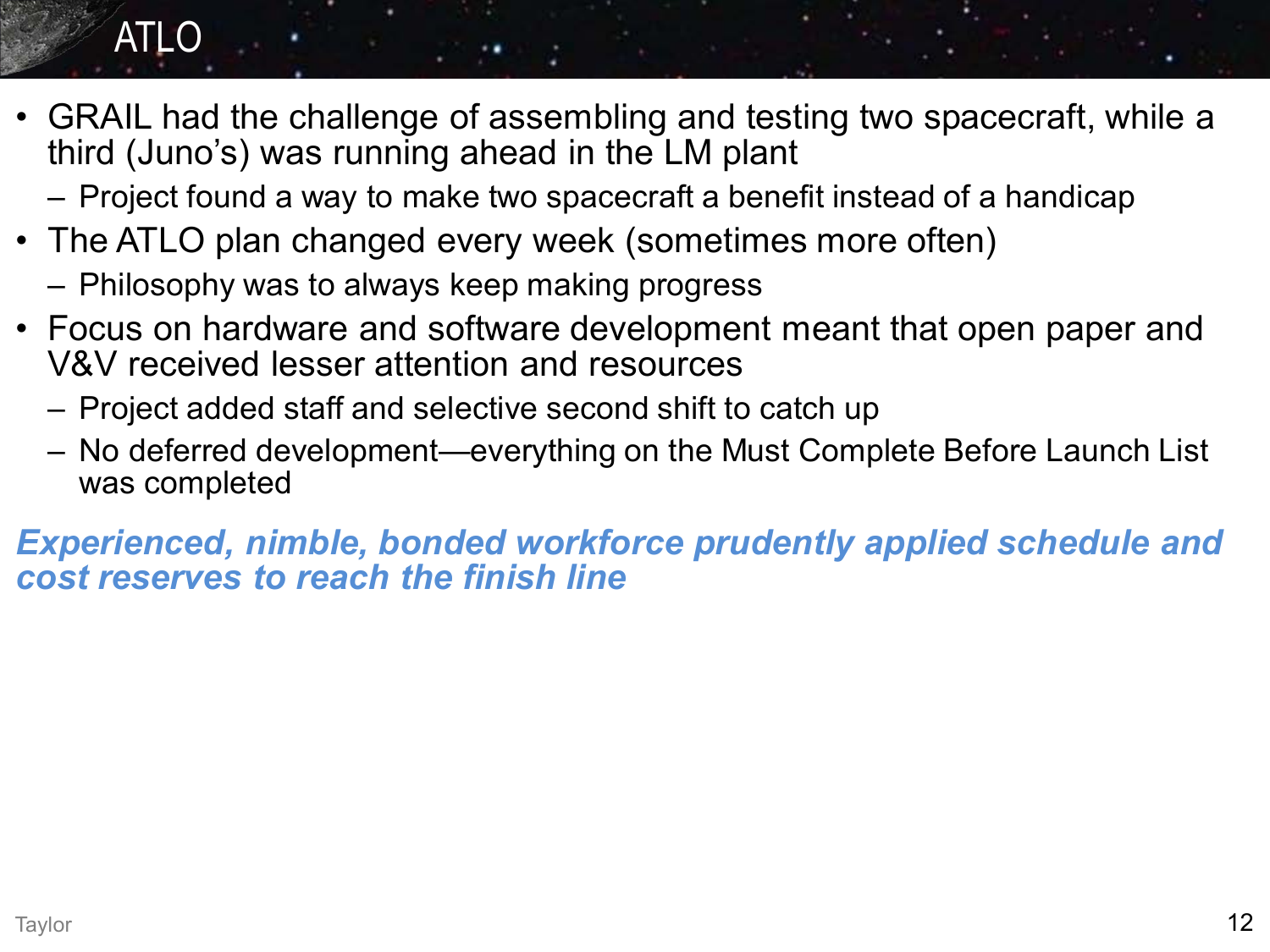### Contract Collaboration ...

- Surveillance (insight/oversight) approach (streamlined and embedded)
	- Document submittals
	- Reviews
	- People—"team" culture, 24-hr rule, mutual aid
- Surveillance tools
	- Early: trade studies, drawings, procurement specs
	- Middle: HW/SW deliveries
	- Late: ATLO schedule, daily telecons

#### *A strong team playing well together will adapt processes and tools for success*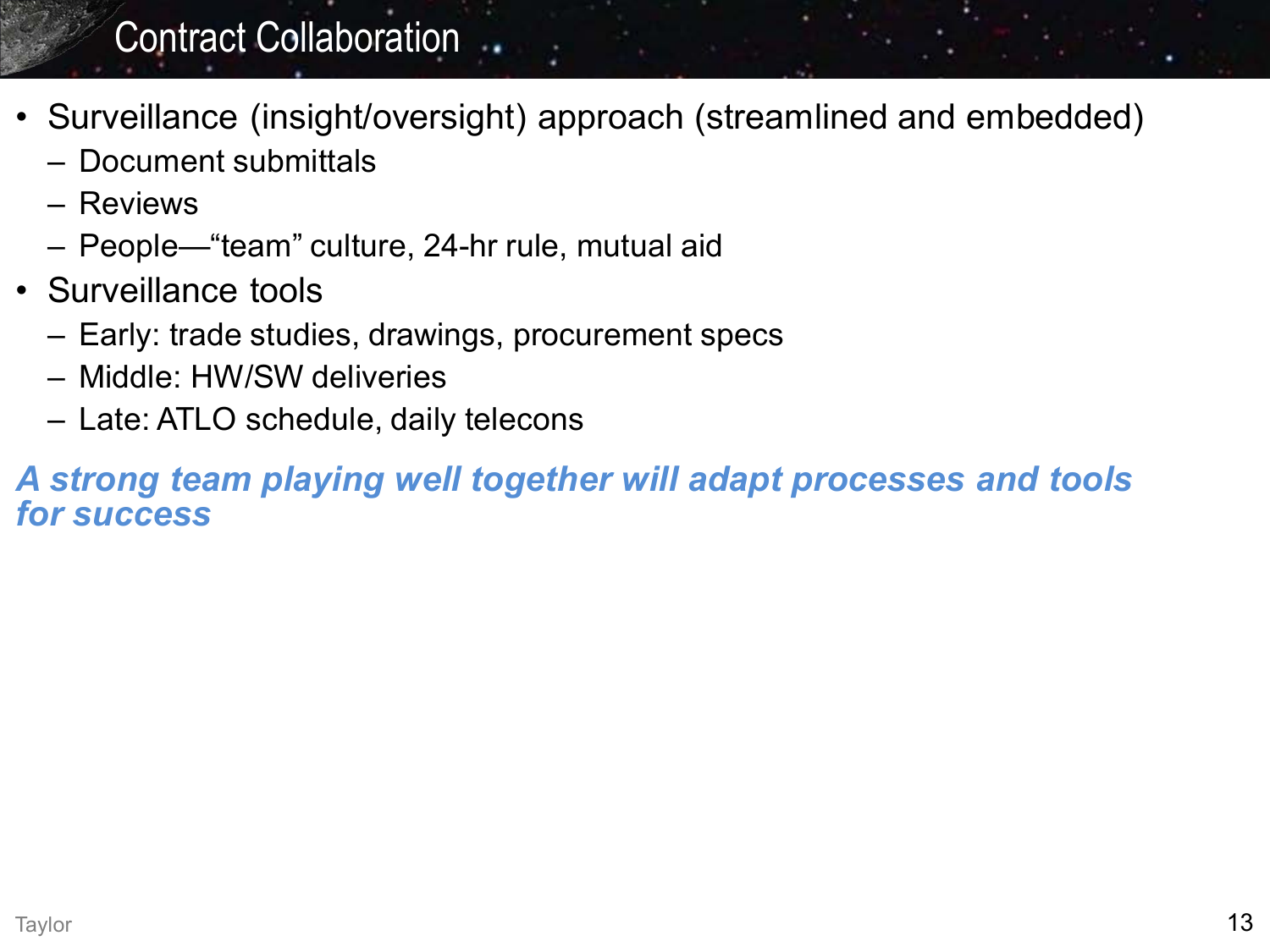#### **Reviews**

- GRAIL was the first JPL flight project implemented under NPR 7120.5D (SRB construct)
- Many, many reviews! (NASA, institutional, peer)
	- Coordinated by Review Captain and support team (see three IEEE papers)
- SRB process learning curve
	- SRB staffing
	- Terms of Reference (ToR)
	- Independent Cost Estimate
	- Independent Schedule Assessment
- SRB successes
	- Regular telecons with SRB Chair and Review Manager
	- Document delivery schedule
	- Monthly project status updating